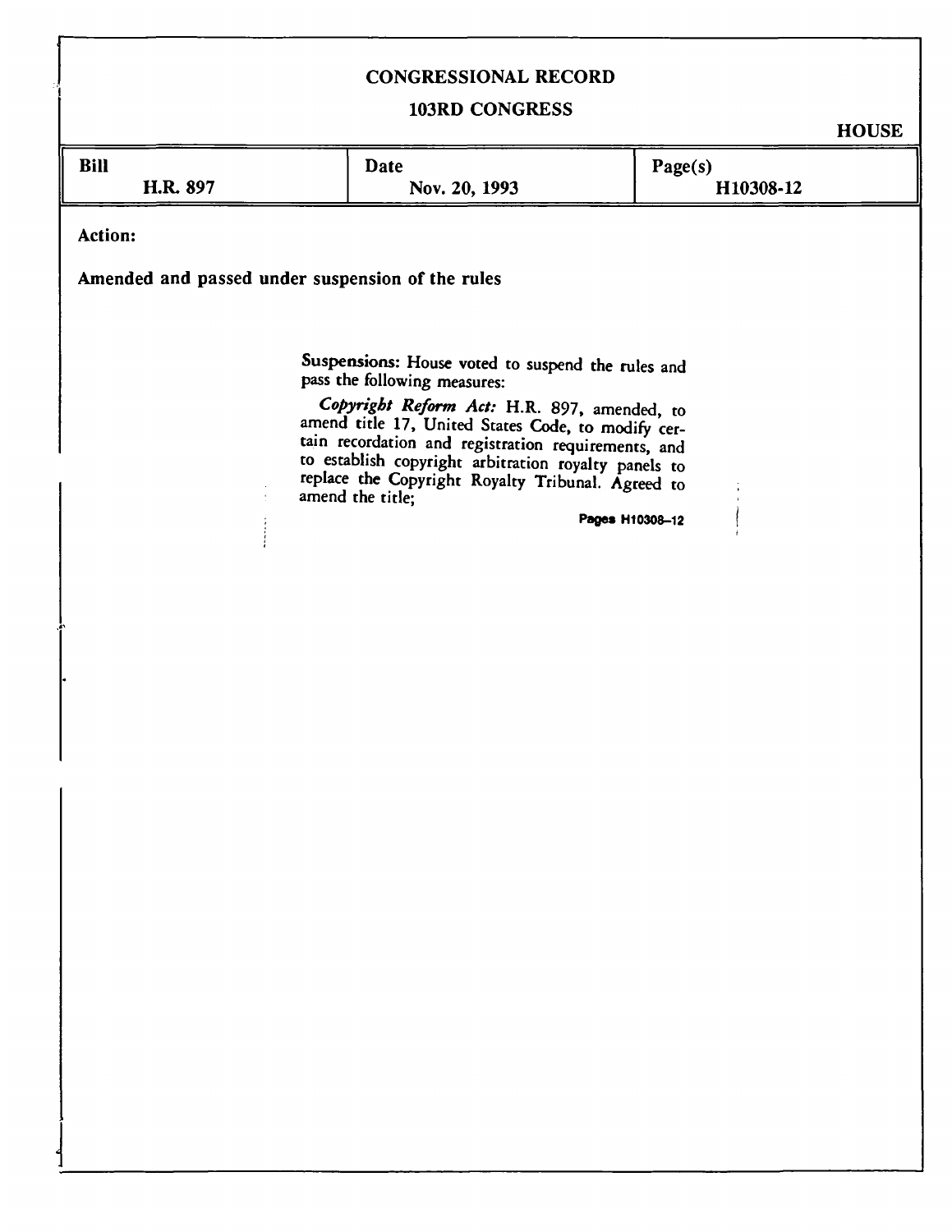*SBC. i. Dsposrr or oofms OR PUOSORECORDS* 

*FOR UBRARY OF CONGRESS.*<br>Section 487 of title Jl. UnMod States Code. is...

*• amended osjollows:*  **:** *(1.) Subsection (a)* **is** *-amended by striking*  **I** *"(a)" 'and -all that follows through '"publica-tion—"':and inserting Ike following: "(a) REQUIRED DEPOSITS.—Except asiprovided* 

**;**  *tn subsection (c). the owner of-copyright in a*  **t**  *work .or of .the .exclusive right* **.a/** *publication of*  **;** *a.work* **in** *the •United .States shall,deposit, after* 

*the earliest date of such publication***—".** 

*(2) Subsection (b) is amended*—<br> *'(A) .by .inserting "DEPOSIT IN COPYRIGHT OF-*<br> *FICE.*—" after "(b)"; and<br> *FEC* 

*(B) by adding at the end the followtng: "A deposit made under this section may be used to satisfy the deposit reguirements of section 403.".* 

*(3) Subsection (c) is amended— (A) by inserting "REGULATIONS.—"* **.** *after* 

*'"(c.)";.and (B) by striking "Register of'Copyrights" and inserting "Librarian o) Congress'***"\_** 

*(.4).Subsection (d) is amended— (A) by -redesignating -paragraphs (T), X2), and (3) as subparagraphs (A), (8), and(C), respec-*

*tively; (S) by striking ''(d) At any time ofter publication of a work -as provided by subsection -4a)" •and inserting the fallowing:* 

*"(d) PROCEDURES.—(1) "During Vovember of each year, the Librarian of Congress shall .publish in the federal Register a statement -of the •ca tegories of works of which the tLOnary .oJ!Con- >gress .wishes -to acquire copies or jthonvrecords under this section during ithe next calendar*  year. The Librarian shall review such statement *.annually in .light of the changes in the .Library's policies and /procedures, changes in technology, and changes in patterns of publica-*

*tion. The 'statemen t -shall -also describe***—**  *"(A) the types of works of whidh .only one*  **;** *copy tar phonorecord need be deposited;* 

*. "(B) the types of\works for which the deposit requirements may be fulfilled by placing the Library of Congress on a subscription list; and* 

*"(C)the categories of-works ufhich are-exempt'*  under subsection (c) from the deposit require*ments.* 

*"(2) At:any time after publication in the-Unit-*

*ed States of a work or body of works"; (C) by striking "Register of Copyrights" 'and Hnserting "Librarian of Congress"* 

*. '(D) by -inserting after the first sentence the following: •".Such demand Shall specify a date for compliance with the demand.";* 

*(E)iry inserting "in a civil action"•after ".are lliable"* 

*(F) in subparagraph (B) <(as redesignated by subparagraph (A) of this paragraph) by.striking "cost of'andinseritng ".cost-to";* 

*XG)* **.in** *subparagraph .(C) (as redesignated by subparagraph (A) of this paragraph) by striking "clauses (1) and-(2)" and inserting "subparagraphs XA).and (£)";and* 

*(H) by adding after subparagraph (C) las so .redesignated) the fallowing:* 

*"In addition to the penalties set forth in subparagraphs (A), (3), and (C). the person against whom an action is brought under this paragraph shall be liable in such .action for all costs of the United States tn pursuing the demand, including an amount equivalent to a reasonable attorney's fee.".* 

*(5) Subsection (e) is Amended***—** 

*(A) by inserting "TRANSMISSION PROGRAMS.— "after "(e)";* 

*(B) by striking "Register of-Copyrights shall, after consulting with ike Librarian of Congress and other interested organizations and officials," and inserting "Librarian of Congress shall, after consulting with interested organtza-*

*-tionsandofficials,";avd fC) in paragraph (2) by striking "Register of Copyrights" und inserting "Librarian -of Congress".* 

*(6) Section 407 of title 17, United States Cede, H» further amended* **6»** *-adding at the end -the following:* 

*'Xff QBuaxTiSM* **«w A&tffc** *•DsxosiTS:—Immediately upon the publicatitn* **ia** *the United ^States of any work* **in** *which copyright subsists under -this -title, ft shaft be-the-obligation of-the persons identified in subsection :(a) with respect to that work, 'subject .to -the requirements and exceptions specified in this section, to deposit.*  for the use or disposition of the Library of Con*gress, the copies or phonorecords specified* **in**  *such subsection. The obligation 'to make 'such deposit arises without .any prior notification or demand Jor compliance with subsection (a).* 

*"(g) RECORDS or DEPOsrrs^-The Librarian of Congress shall establish and* **maintain** *public records of the receipt of copies •phonorecords deposited under this section.* 

*"(h) DATABASE -or "DEPOSIT RECORDS.—The librarian of Congress shall establish and maintain an electronic database containing its records of all .deposits made under this section on and after October 1, 1955. and iliall make such database available to the public through one or more international Information networks.* 

*"(I) DELEGATION AUTHORITY..—The Librarian of Congress may delegate to the •Register of Copyrights or other officer or employee of the Library of Congress any of the Libraries's responsibilities -under this section.'***'.** 

**SEC. 3. COPYRIGHT REGISTRATION IN OENERAL.** *Section 409 of title 17, United States Code, is amended***—** 

*•fl) in subsection (c)***—** 

*XX) "in paragraph XI) by adding vt the -end the Ifollowtng: "The -Register is also authorized to specify by regulation -classes of material in which registration may be made without deposit*   $of$  any copy or phonorecord, in cases in which *the Register determines that the purposes Of-ez- 'amtnatton. registration, and (deposit can be adequately served by deposit of descriptive material only., or by a .written obligation to deposit copies*  **' or** *phonorecords at a later date."'; and* 

*(B) tn paragraph X2) by Striking "periodicals, including newspapers" and all that follows through the end of subparagraph (B) and In-serting "collective works, including periodicals, published within a -5-year period,* **on** *the basis qf*  **•a** *single deposit and -application .and upon payment of any special registration Jee imposed*  under section 708(a)(10), if the application iden*ttftes each work separately, including the collee* tive *x*ork containing it and its date of first pub*itication:";.and* 

*- -(2) by adding at the end the following:* 

*"(f) COPYRIGHT OFFICE HEARiNos.—flot later than 1 year after the effective date of this subsection, and at 1-year intervals thereafter, the Register of Copyrights shall hold public hear-.tngs to consider proposals to amend the regulations and practices of the Copyright Office with respect to deposit of works in order .to eliminate deposits that are unnecessary for copyright examination 'or the collections of the Library of*  Congress, and in order to simplify the registra*tion procedures.".* 

*SEC. 4. APPLICATION FOR COPYRIGHT REGISTRA-T30M.* 

*(a) APPLICATIONS.—Section 409 cf title 1Z,* 

*United States Code, is amended—*<br>
(*i*) *by striking "The application" and insert-<br>
<i>ing "(a) CONTENTS OF APPLICATION.*—The appli*cuXcn";* 

*(2) in •paragTzph W -by inszrttza before CIB • semtcslozi. the following: "***,** *and if the docuxxent by which ownership was obtained has been recorded in the Copyright Office, the volume and page number of such recordation";* 

*f3) by strVcing paragraphs (9) and* **(7£>)** *end inssrttirg the following:* 

*"(9) in the.case of a corrpilatlor. or derivative •work, an identification of any preexisting work •or works that it is substantially based on or substantially incorporates, and* **a** *-brief, general •statement of the additional material tx>vere43& the copyrig hi claim oetng registered; .* 

 $''(10)$  at the option of the applicant, names, *••ddretses. and telephone numbers of persons or* **(** 

# COPYRIGHT REFORM ACT OF 1993

Mr. HUGHES. Mr. Speaker, I move to suspend the rulea and pass the bill 1 (H.R. 897) to amend title 17, United States Code, to modify certain recordation and registration requirements, to establish copyright arbitration royalty panels to replace the Copyright Royalty Tribunal, and for other purposes, as amended. .

The Clerk read as follows:

#### *B.R. 897*

*Be it enacted oy the Senate and House of Representatives oj the United States of America in Congress assembled,* 

## **SSCTTON 1. SHORT TITLE.**

*Mix Act may be clied as the "Copyright Re***journ** *Act of oaf.*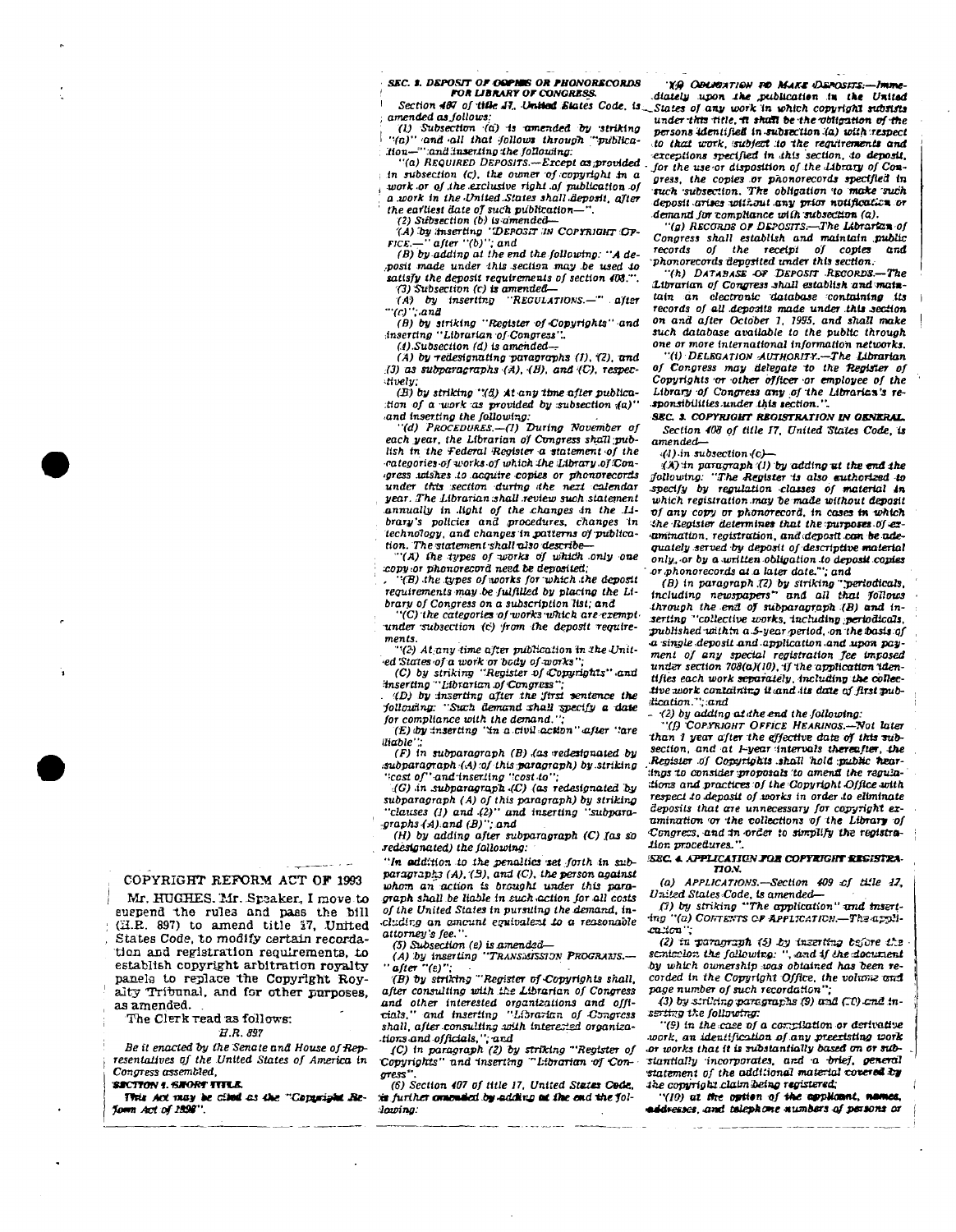*organizations that potential users of the work should contact concerning permissions or li-censes to use the work, and any Information with respect to the terms of such permissions or licenses; and"; and* 

*(4) by adding at the end the following: "(b) SHORT-FORM APPLICATION.— "(1) USE OF SHORT-FORM.—The Register of* 

*Copyrights shall prescribe a short-form application which may be used whenever*—

*"(A) the work is by a living author; "(B) the claimant is the author;* 

*"(C) the work is not anonymous, pseudonymous, or made for hire; and* 

*"(D) the work as a whole, or substantial portions of it, have not been previously published or registered.* 

*"(2) CONTENTS OF SHORT-FORM.—The shortform application shall include*—

*"(A) the name and address of the author;* 

*"(B) the title of the work;* 

*-(C) the nationality or domicile of the author; -(D) the year in which creation of the work was completed;* 

*"(E) if the work has been published, the date and nation of its first publication;* 

*"(F) any other information regarded by the Register of Copyrights as bearing upon the preparation or Identification of the work or the existence, ownership, or duration of the copyright: and* 

*"(G) at the option of the applicant, names, addresses, and telephone numbers of persons or organizations that potential users of the work should contact concerning permissions or licenses to use the work, and any information with respect to the terms of such permissions or licenses.* 

*(b) EFFECTIVE DATE.—The amendments made by this section take effect 6 months after the date of the enactment of this Act.* 

#### *SEC. 5. REGISTRATION OF CLAIM AMD ISSUANCE OF CERTIFICATE.*

*(a) DETERMINATION OF REGISTRATION.—Sec-tion 410 of title 17. United States Code, is amended by striking subsections (a) and (b) and inserting the following:* 

*"(a) DETERMINATION OF REGISTER.—If. after examination, the Register of Copyrights determines,* in *accordance with the provisions of this title, that there is no reasonable possibility that a court would hold the work for which a deposit is made pursuant to section 403(c) to be copyrightable subject matter, or the Register determines that the claim is invalid for any other reason, the Register shall refuse registration and notify the applicant in writing of the reasons for such refusal. In all other cases, the Register shall register the claim and issue to the applicant a certificate of registration under the seal of the Copyright Office. A certificate of registration issued under this section extends only to those component parts of the work that both are the subject matter of copyright and the copyright owner has the right to claim. The cer-tificate shall contain the information set forth tificate shall contain the information set forth* in the application, together with the number and effective date of the registration.

*"(b) APPEALS PROCEDURE.—The Register of Copyrights shall establish, and publish* In *the Federal Register, a formal procedure by which appeals may be taken from refusals under subsection (a) to register claims to copyright. Such procedure shall include a final appeal to the Register.".* 

*(b) JUDICIAL PROCEEDINGS.---Subsection (c) of section 410 of title 17. United States Code. Is amended*—

*(1) by inserting "EVIDENTIARY WEIGHT OF* 

*CERTIFICATE.—" after "(c)"; and (2) by adding at the end the following: "Any error or omission made in good faith or upon reasonable reliance on counsel shall not affect the validity of the registration. In no case shall an incorrect statement made in an application for copyright registration invalidate the copyright.".* 

*(c) TECHNICAL AMENDMENT.—Subsection (d) of section 410 of title 17. United States Code, is* 

*amended by inserting "EFFECTIVE DATE OP REG-ISTRATION.—" after "(d)".* 

*SEC.* «. *COPYRIGHT REGISTRATION PROVISIONS. (a) REGISTRATION AND INFRINGEMENT AC-TIONS.—(1) Section 411 of title 17, United States* 

*Code. Is amended*— *(A) by amending the section caption to read as follows:* 

*"§411. Registration and Infringement action\* for certain work\*";* 

*(B) by striking subsection (a); and* 

*(C) in subsection (b)— (1) by striking "(b)"; and* 

*(it) by striking paragraphs (1) and (2) and inserting the following:* 

*"(1) serves notice upon the infringer, not less than 10 or more than 30 days before such fixation, identifying the work and the specific time and source of its first transmission; and* 

*"(2)* submits an application for registration of *the copyright claim in the work, in accordance with this title, within 3 months after the first transmission of the work.".* 

*(2) The item relating to section 411 in the table of sections at the beginning of chapter 4 of title 17, United States Code, is amended to read as follows:* 

*"411. Registration and infringement actions for certain works.".* 

*(b) REGISTRATION AS PREREQUISITE TO CER-TAIN REMEDIES FOR INFRINGEMENT.—Section 412 of title 17, United States Code, and the item relating to section 412 in the table of sections at the beginning of chapter 4 of title 17, United States Code, are repealed.* 

# *SEC. 7. REMEDIES FOR INFRINGEMENT.*

*Section 504(c)(2) of title 17, United States Code, is amended in the second sentence— (1) by striking "court it" and inserting "court* 

*in"; (2) by inserting "or eliminate" after "reduce";* 

*and (3) by striking "to a sum of not less than S200".* 

SEC. & NOTIFICATION OF FILING AND DETER-*MINATION OF ACTIONS.* 

*Section SOS of title 17. United States Code, is amended*—

*(1) in subsection (a)*—

*(A) in the first sentence by inserting "and the party filing the action" after "United States"; and* 

(B) in the second sentence by inserting "and<br>the party filing the action" after "clerk"; and<br>(2) in subsection (b) by inserting "and the<br>party filing the action" after "clerk of the<br>court".

## *SEC. ». STUDY ON MANDATORY DEPOSIT.*

*(a) SUBJECT MATTER OF STUDY.—Upon the enactment of this Act. the Librarian of Congress shall conduct a study of the mandatory deposit provisions of section 407 of title 17. United States Code. Such study shall place particular emphasis on the implementation of section 407(e) of such title with respect to the deposit of transmission programs, as well as possible alternative methods of obtaining deposits if the mandatory deposit requirements of such section 407 are expanded to authorize the collection, archival preservation, and use by the Library of Congress of other publicly transmitted works, in-cluding unpublished works such as computer programs and online databases.* 

*(b) CONDUCT OF STUDY.—The study under subsection (a) shall be conducted by the Register of Copyright, in consultation with any affected interests, and may Include the voluntary establishment, in collaboration with representatives of such interests, of practical tests and pilot projects.* 

*(c) REPORT TO CONGRESS.—Not later than 18 months after the date of the enactment of this Act, the Librarian shall submit to the Congress*  a *report on the results of the study conducted under this section, together with recommendations the Librarian has on*—

*(1) safeguarding the Interests of copyright owners whose works are subject to the mandatory deposit* provisions *referred to in subsection (a):* 

*(2) fulfilling the present and future needs of the Library of Congress with respect to archiva, and other collections development: and* 

*(3) any legislation that may be necessary.* 

#### *SEC. 10. STUDIES OF EFFECTS OF REGISTRATION AND DEPOSIT PROVISIONS.*

*Upon the enactment of this Act. the Librarian of Congress, after consultation with the Register of Copyrights and any affected interests, shall commence* a *study of the extent to which changes in the registration and deposit provi-sions of title 17. United States Code, that art made by this Act have affected the acquisitions of the Library of Congress and the operations oj the copyright registration system, and any recommendations the Librarian may have with respect to such effects. Not later than 3 years after the date of the enactment of this Act, the Librarian shall submit to the Congress a report on such study. The Librarian may conduct further studies described in the first sentence, and report to the Congress on such studies.* 

#### *SEC. II. CONFORMING AMENDMENTS.*

*(a) DEFINITIONS.—Section 101 of title 17. United States Code, is amended by striking the defi-nition of the "country of origin" of* a Berne Convention *work.* 

*(b) INFRINGEMENT OF COPYRIGHT.—Section 501(b) of title 17. United States Code, is amended in the first sentence by striking ". subject to the requirements of section 411,".* 

*(c) REMEDIES FOR INFRINGEMENT.—Section 504(a) of title 17,* United Slates *Code, Is amended by striking "Except as otherwise provided by this title, an" and inserting "An".* 

*SEC. It. ADDITIONAL TECHNICAL AMENDMENTS,* 

*(a) AMENDMENTS TO TITLE 17. UNITED STATES CODE.—Title 17. United States Code,* is *amended as follows:* 

*(1) The definition of "publicly" contained in section 101 is amended—* 

*(A) by striking "clause" and Inserting "paragraph"; and* 

*(B) by striking "processs" and inserting "process".* 

*(2) The definition of "registration" contained in section 101 is amended by striking "412.".* 

*(3) Section 103(e) is amended* in *the matter preceding paragraph (1) by striking "pair" and inserting "fair".* 

*(4) Section 109(b)(2)(B)* Is amended *by striking "Copyright" and inserting "Copyrights".* 

*(5) Section 304(c) is amended in the matter preceding paragraph (1) by striking "the sub-section (a)(1)(C) and inserting "subsection section (a)(1)(C)* and inserting  $(a)(1)(C)$ .

*(6) Section 405(b) is amended by striking "condition or" and inserting "condition for".* 

*(7) The item relating to section 504 in the table of sections at the beginning of chapter 5 is amended by striking "Damage" and inserting "Damages".* 

*(8) Section 501(a)* is amended *by striking "sections 106 through 118" and inserting "section 106".* 

*(9) Section 509(b) is amended by striking "merchandise; and baggage" and inserting "merchandise, and baggage".* 

*(10) Section 601 of title 17. United Stales Code, is amended*—

*(A)* in *subsection (a) by striking "nondramtic" and inserting "nondramatic"; and* 

*(B) in subsection (b)(1) by striking "subsustantial" and* inserttno *"substantial".* 

*(11) Section 801(b)(4) of title 17. United States Code, is amended by adding a period after "chapter 10".* 

*(12) The item relating to* section *903 in the table of sections at the beginning of chapter 9 is amended to read as follows:* 

*"903. Ownership, transfer, licensing, and recordation.".* 

*(13) Section 909(b)(1) is amended—*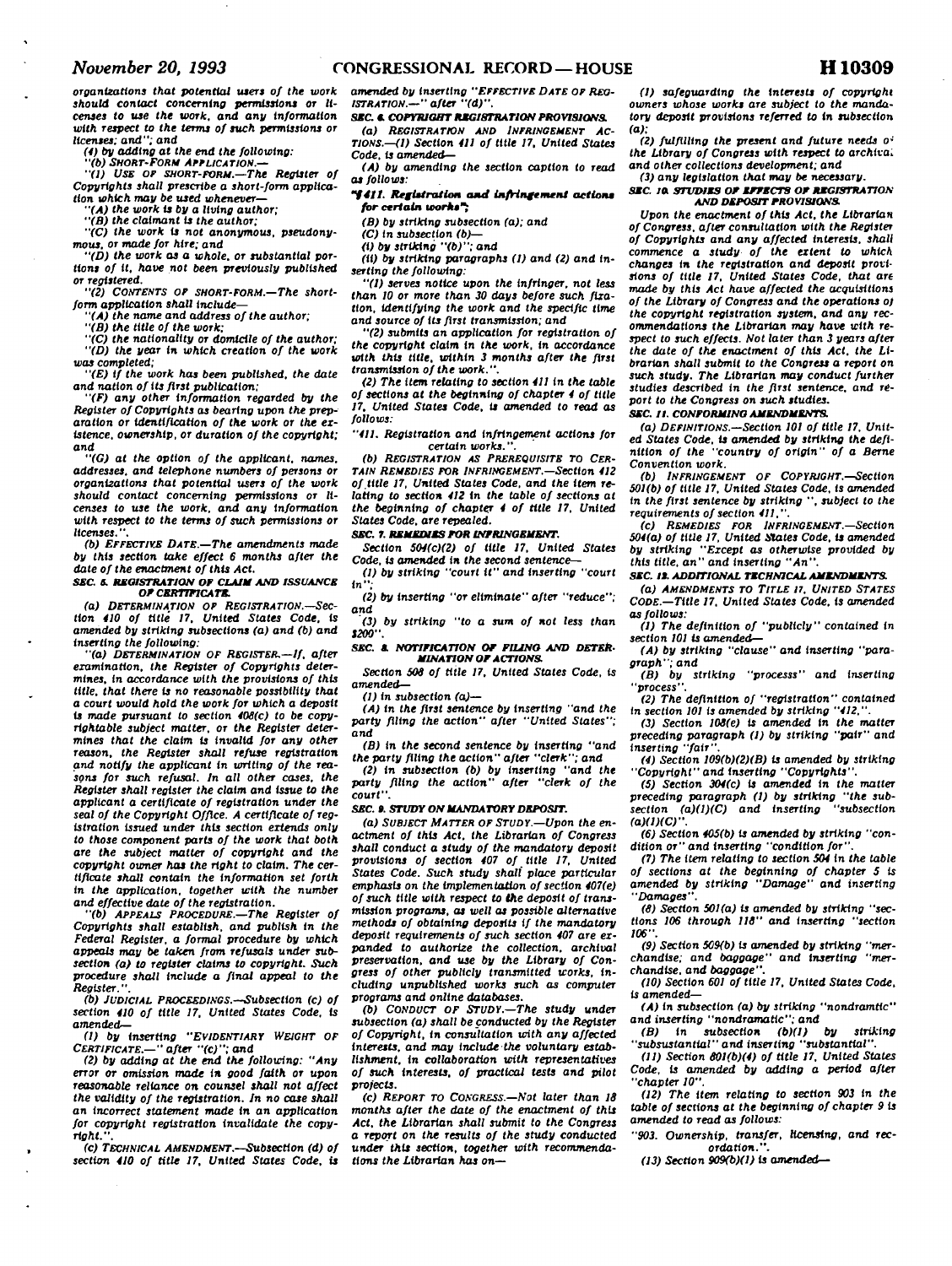# **H1031 0 CONGRESSIONAL RECORD—HOUSE** *November 20, 1993*

*(A) by striking "force" and inserting "work"; and (B) by striking "sumbol" and inserting "sym-*

*bol". (14) Section 910(a) is amended in the second* 

*sentence by striking "as used" and inserting "As used".* 

*(15) Section 1006(b)(1) is amended by strlktng "Federation Television" and Inserting "Federation of Television".* 

*(16) Section 1007 is amended—* 

*(A) In subsection (a)(1) by striking "the calendar year tn which this chapter takes effect"* 

*and Inserting "calendar year 1992"; and - (B) in subsection (b) by striking "the year In which this section takes effect" and Inserting "1992".* 

*(17) The table of chapters at the beginning of title 17. United States Code, Is amended—* 

*(A) by amending the Item relating to chapter 6 to read as follows:* 

*"6. Manufacturing Requirement\* and* 

*Importation 601"; (B) by amending the Item relating to chapter 9 to read as follows:* 

*"9. Protection of Semiconductor Chip Product\* 901";* 

*and* 

*(C) by adding at the end the following:* 

*"10. Digital Audio Recording Device! and Media 1001". (b) OTHER PROVISIONS OF LAW.* -- (1) Section *2319(b)(1) of title 18, United States Code, Is amended by striking "at last"* and *Inserting "at* 

*least". (2) Section 1(a)(1) of the Act entitled "An Act to amend chapter 9 of title 17, United States Code, regarding protection extended to semi-conductor chip products of foreign entitles", approved November 9, 1987 (17 U.S.C. 914 note), Is amended by striking "orglnattng" and Inserting "originating".* 

*(3) Section 3(a)(1)(C) of the Audio Home Recording Act of 1992 ts amended by striking "adding the following new paragraph at the end" and Inserting "Inserting after paragraph (3) the following new paragraph".* 

## **SEC. 13. EFFECTIVE DATE.**

*(a) IN GENERAL.—Except as provided In section 4(b), and subject to subsection (b) of this section, this Act and the amendments made by this Act take effect on the date of the enactment of this Act.* 

*(b) PENDING ACTIONS.—The amendments and repeals made by section 6 shall not affect any action brought under title 17. United States Code, before the date of the enactment of this Act.* 

**The SPEAKER pro tempore. Pursuant to the rule, the gentleman from New Jersey [Mr. HUGHES] will be recognized for 20 minutes, and the gentleman from California [Mr. MOOR-HEAD] will be recognized for 20 minutes.** 

**The Chair recognizes the gentleman from New Jersey [Mr. HUGHES].** 

**Mr. HUGHES. Mr. Speaker, I yield myself such time as I may consume.** 

**(Mr. HUGHES asked and was given permission to revise and extend his remarks.)** 

**Mr. HUGHES. Mr. Speaker, I rise In strong support of H.R. 897, the Copyright Reform Act of 1993.** 

**H.R. 897 will bring much needed reforms In the copyright office's registration procedures. H.R. 897 will also strengthen the section 407 mandatory deposit provisions, which are an important source of copyrighted works for the Library of Congress.** 

**The principal reform made by H.R. 897 is repeal of sections 411(a) and 412 of**  **title 17, United States Code. Section 411(a) requires that United States authors, but not authors from countries that are members of the Berne Convention, register their works with the United States Copyright Office before bringing an Infringement action. Section 412 conditions the award of statutory damages and attorney's fees on registration being obtained before an infringement occurs.** 

**After IS years experience with these two provisions, the Committee on the Judiciary concluded that they no longer represent good copyright policy. I agree.** 

**Section 411(a) discriminates against United States authors, who unlike their foreign counterparts, have to go through the time and expense of preparing copyright registrations. In the case of software, a medium-sized software company may spend as much as \$100,000 a year. This is wasted time and money. The section 408 deposit, typically the first and last 25 pages of redacted source code, is of no use as a record of the scope of the copyright owner's claim, and it is of no use to the Library of Congress, which wants the machine-readable version of the program.** 

**Section 412, originally designed to provide an indirect way for the Library of Congress to receive deposits of copyrighted works, has been subverted Into a defense raised by Infringers in order to deprive copyright owners of what may be their only realistic economic relief, statutory damages and attorney's fees. In the words of the Association of American Publishers In a 1986 letter to the Register of Copyrights, section 412 has** 

**Become more of a shield for infringers than a benefit to anyone. Registration as a condition to statutory damages and attorney's fees in Bome cases, as one example, has become particularly problematic. Eligibility for such remedies has been an Important ingredient In our copyright laws out of recognition that they may provide the only real hope of meaningful economic relief in infringement actions. A possible lack of eligi-bility for this relief has been the cornerstone of the tactics of even the most blatant infringers under the 1976 Copyright Act. Yet, the Copyright Office's proposed fee Increase will undoubtedly force many authors and other copyright owners to forego regular registration, rendering their copyrights of little practical value against infringers who will be emboldened by the possibility that the Infringed author or copyright owner will be unable to secure any real financial relief after engaging in expensive complaint, settlement, and litigation procedures. Particularly**  with the proposed fee increases, the 'induce**ments' will become obstacles to the protection of copyright.** 

**The Committee on the Judiciary agreed with this assessment and so do I. H.R. 897 Is designed to remedy the very real problems for copyright owners pointed out by the Association of American Publishers.** 

**Repeal of sections 411(a) and 412 will also assist our trade negotiators as they attempt to discourage foreign governments from Imposing formali-** **ties on U.S. works, formalities that may have the result of depriving U.S. authors of adequate and effective protection. H.R. 897 may be viewed as the "unfinished business" of Berne adherence, as it removes the last significant vestiges of formalities in our copyright law.** 

**Technical measures like H.R. 897 may appear to be green eyeshade legislation to some, but this bill will have important, positive effects on our copyright industries. These industries form a vital part of our Nation's economic well-being. A report issued Monday by the International Intellectual Property Alliance Indicates that- in 1991 copyright Industries accounted for \$206.6 billion, about 3.6 percent of our gross domestic product, more than any other single manufacturing sector.** 

**The annual growth rate of the copyright Industries Is more than twice the growth rate for the economy as a whole. The average annual rate of job growth in the copyright Industries is more than three times that of the economy as a whole. Foreign sales of U.S. copyrighted goods are conservatively estimated at \$36.2 billion, an amount that puts copyright Industries third In exports, behind the alroraft and agricultural industries.** 

**I would now like to discuss specific parts of the legislation, in addition to repeal of sections 411(a) and 412.** 

### **VOLUNTARY REGISTRATION WITH THB COPYRIOHT OFFICE**

**Section 408 of the Copyright Act currently provides for voluntary registration of a claim to copyright with the Copyright Office. Section 408 serves a number of purposes, two of which are related to the reforms proposed by H.R. 897.** 

**One purpose of section 408 Is to create a public record of claims of copyright and information regarding a copyrighted work, Including Its ownership and date of creation. Another purpose is to act as an Indirect Incentive to bring in deposits that the Library of Congress may wish to acquire. This Indirect Incentive is accomplished by various means, including giving a certificate of registration the status of prima facie evidence of the work's copyrightibility and of the facts stated In the certificate; requiring registration in order to give a recorded transfer of copyright priority over subsequent, conflicting transfers; and the existence of section 412, which conditions the recovery of statutory damages and attorney's fees on registration prior to Infringement.** 

**The changes to the copyright Office's registration process include: First, a new short form application; second, a more liberal examination standard; third, alternative forms of deposit for copyright registration; fourth, a formal appeals process for refusals to register a claim to copyright; fifth, provisions clarifying when preexisting works have to be disclosed on the copyright application form in order to limit sharply the fraud on the Copyright Office de-**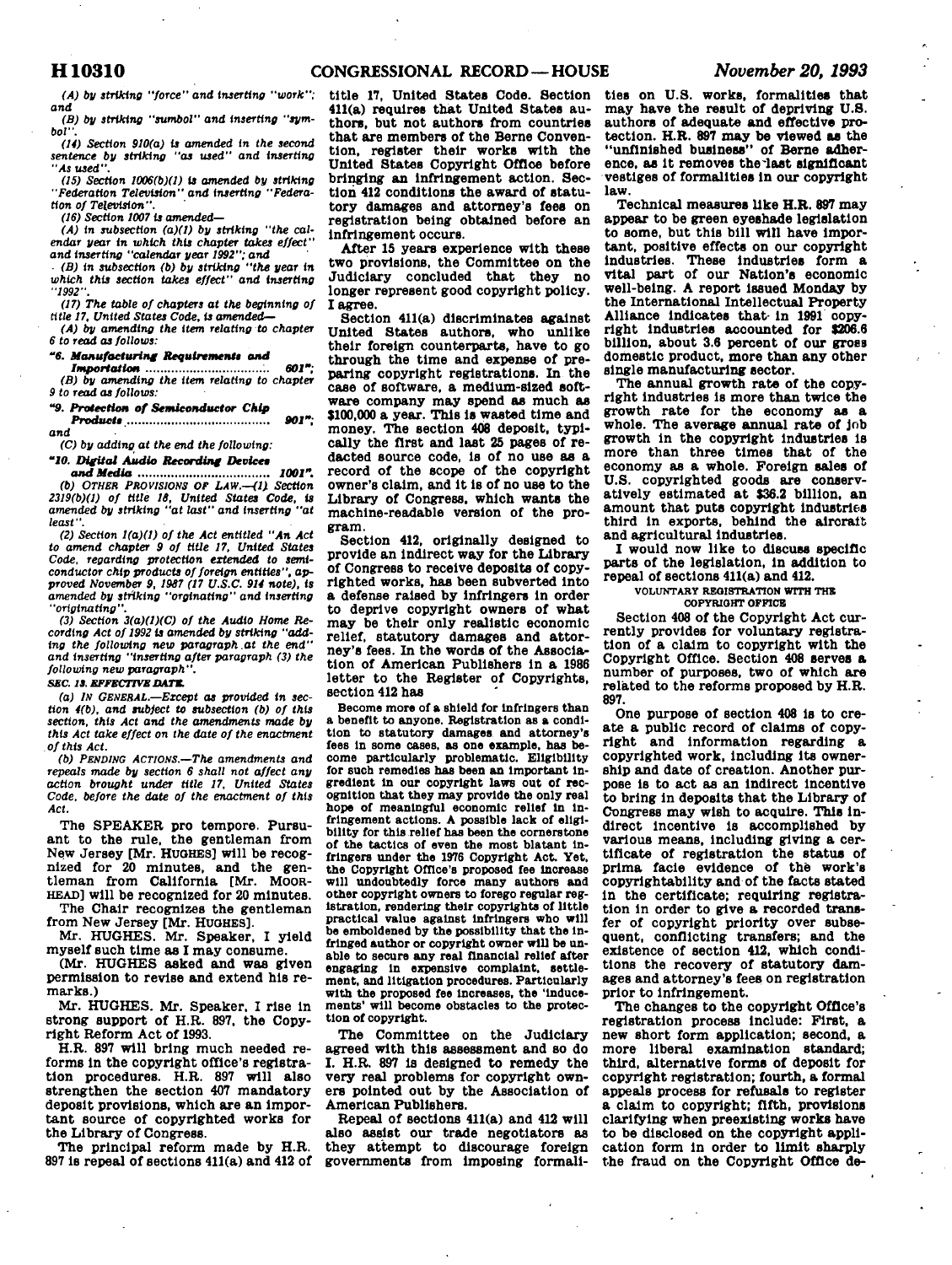**OTHER COPYRIGHT OFFICE REFORMS** 

**H.R. 897 also makes a number of changes designed to Improve the Copyright Office registration system and the records of the Library of Congress. These Include: First, amending section 410(a) to state explicitly that a certificate of registration only covers those parts of the work that are copyrightable and in which the copyright owner has a right to claim ownership and second, requiring the Register of Copyrights to hold annual public hearings on the section 408 deposit and registration requirements.** 

**MANDAT0BT DEPOSIT WITH THE LIBRARY OF OONORBSS** 

**The bill makes a number of changes to section 407 of title 17, United States Code, designed to strengthen and streamline mandatory deposit for the benefit of the Library of Congress. The changes include: First, clarifying that the obligation to deposit arises without any need for prior notification or demand; second, giving the Librarian rather than the Register of Copyrights authority over enforcement of the provision; third, permitting the Government to recover an amount equivalent to its attorney's fees if it has to bring suit to enforce its right to receive deposit copies; and, fourth, permitting section 407 mandatory Library of Congress deposits to be used to satisfy the deposit requirements of copyright registration under section 408.** 

**The bill also directs the Librarian of Congress to publish an annual list of the types of works for which section 407 deposits will be sought and maintain a record and database of copies deposited under section 407. Finally, the Librarian is also directed to undertake Librarian is also directed to undertake** consume.<br>a study to lay the foundation for the **Mr.** Small **eventual expansion of section 407 to include works that are technically unpublished, but which are, nevertheless, publicly disseminated. In many cases, copyright owners do not retain this material and the Library of Congress will be the sole repository. The Copyright Act needs to be amended In order to ensure that the Library will receive these works. It is not feasible to do so Immediately, though. There are many difficult Issues to be resolved, some of which relate to the Information superhighway and some of which relate to other concerns of copyright owners. These are real problems that cannot be solved overnight. They require study and experimentation.** 

## **MISCELLANEOUS ISSUES**

**H.R. 897 as reported by the Committee on the Judiciary deletes two provisions contained in the bill as introduced: First appointment of the Register of Copyrights by the President. This provision was In the bill in part because of a constitutional concern about the Register appointing and overseeing the arbitration panels, a concern which has been met by having the Librarian of Congress perform** 

**these duties; second, reversal of the National Peregrine decision has been dropped in order to study whether a single system of recordation of transfers applicable to copyrights, trademarks, and patents should be developed.** 

**I urge my colleagues to support these needed reforms.** 

**Mr. Speaker, I reserve the balance of my time.** 

**Mr. BROOKS. Mr. Speaker, I rise In support of H.R. 897, the Copyright Reform Act of 1993.** 

This bill will bring needed reforms to the **Copyright Office registration process while en**suring that the Library of Congress will con**tinue to receive copyrighted works for Its collections.** 

**The copyright Industries are the brightest of our domestic Industries. American motion pictures, records, and computer programs are sought throughout the world. Over 5.5 million workers are employed by the copyright industries, or about 4.8 percent of the U.S. work force. Economists estimate that in 1992, foreign sales of copyrighted works were almost \$40 billion dollars, an increase of 9 percent over 1991. We need to do all we can to encourage the growth of our copyright industries. H.R. 897 will help this growth by removing bu**reaucratic obstacles to the protection and en-<br>forcement of copyrights.

This bill is the product of the distinguished chairman of the subcommittee on Intellectual Property and Judicial Administration, the gentieman from New Jersey [Mr. HuGHES] as well as the gentleman from Massachusetts [Mr. **as the gentleman from Massachusetts [Mr. FRANK] and the ranking Republican member of** 

**the subcommittee, Mr. MOORHEAD. I commend the gentleman from New Jersey for his time In developing and perfecting this legislation and urge my colleagues to support** 

**it MCORHEAD.** Mr. Speaker, I<br>
rield myself such time as I may **yield myself such time as I may** 

**consume. Mr. Speaker, I rise in support of H.R. 897 and yield myself as much time as I** 

**may consume. I want to thank the gentleman from Texas [Mr. BROOKS] for his support and scheduling H.R. 897, the Copyright Reform Act of 1993.1 also want to express my appreciation to the gentleman from New Jersey for the time and consideration he gave the many concerns I had about this legislation and congratulate him on an excellent bill.** 

**The most difficult concern I had related to the new, enhanced ability of photographers to sue if copyright registration is abolished. The subcommittee did hear during the second day of hearings complaints from photographers. Although the Copyright Office permit photographers to register 3,500 photos for one \$20 registration fee, as a practical matter photographers don't usually register their photo. So if a family has Its picture taken and the picture is copied by anyone other than the photographer who took the picture a-copyright Infringement suit could be filed by the photographers. That is the present law. However, as a practical matter most photos are not registered, therefore the photographers do not file** 

**suit against those people who have copies made of their photographs. Abolish registration and photographers would be more likely to file suit.** 

**What I wanted to do to take care of this problem without taking away the copyright of the photographer would be to authorize the Judge to reduce or remit the award of statutory damages and not permit any recovery of costs or attorneys fees.** 

**Instead we are going to amend section 504 relating to the innocent infringers and permit the court to reduce the award of statutory damages to zero Instead of "not less than \$200." gentleman from New Jersey [Mr. HUGHES) has agreed that strong report language on this issue is necessary so the parties and the court understand what our concerns are. And if it Is abused by the photographers then we may need to correct it later.** 

**Again I would like to commend the chairman for his hard work on this issue. I urge a favorable vote on H.R. 897 as reported by the committee.** 

**Mr. Speaker, I yield such time as he may consume to the gentleman from** 

**North Carolina [Mr. COBLE]. Mr. COBLE. Mr. Speaker, I rise In support of H.R. 897, and would like to express my appreciation to the gen**and the gentleman from California **[Mr. MOORHEAD]** for their leadership and cooperation, and I was especially pleased what they did for the innocent in**what they did for the innocent infringer. I too, share a concern that we**  not unwittingly penalize innocent in-<br>fringers. Thus, the committee's support for the amendment that removed **port for the amendment that removed a statutory minimum award in the case of infringement was a step in the** 

**right direction. I offered an amendment in subcommittee which would have denied**  involving innocent infringement; how**involving Innocent Infringement; how-ever, I withdrew my amendment when the gentleman from New Jersey [Mr. HUGHES] assured me that the report language would reveal the committee was sympathetic to that position, and felt that section 505 presently gave the courts this option.** 

**I raised my concern with innocent infringement by illustrating what could befall the photoflnlshlng industry. Film processing companies as well as small Independent photoflnlshers assure me that as a matter of policy, they honor copyrights and do not reproduce photos, slides, or other material which bears a copyright or studio name without the copyright owner's permission. Without some kind of marking, however, it is impossible for a photofinlsher to know with certainty that a particular Item 1B entitled to copyright protection.** 

**That Is why with the elimination of sections 411(a) and 412 and our earlier action to remove notice requirements, It is important that courts recognize their discretion to provide no statutory damages, costs, and attorney fees in appropriate cases. The report language**